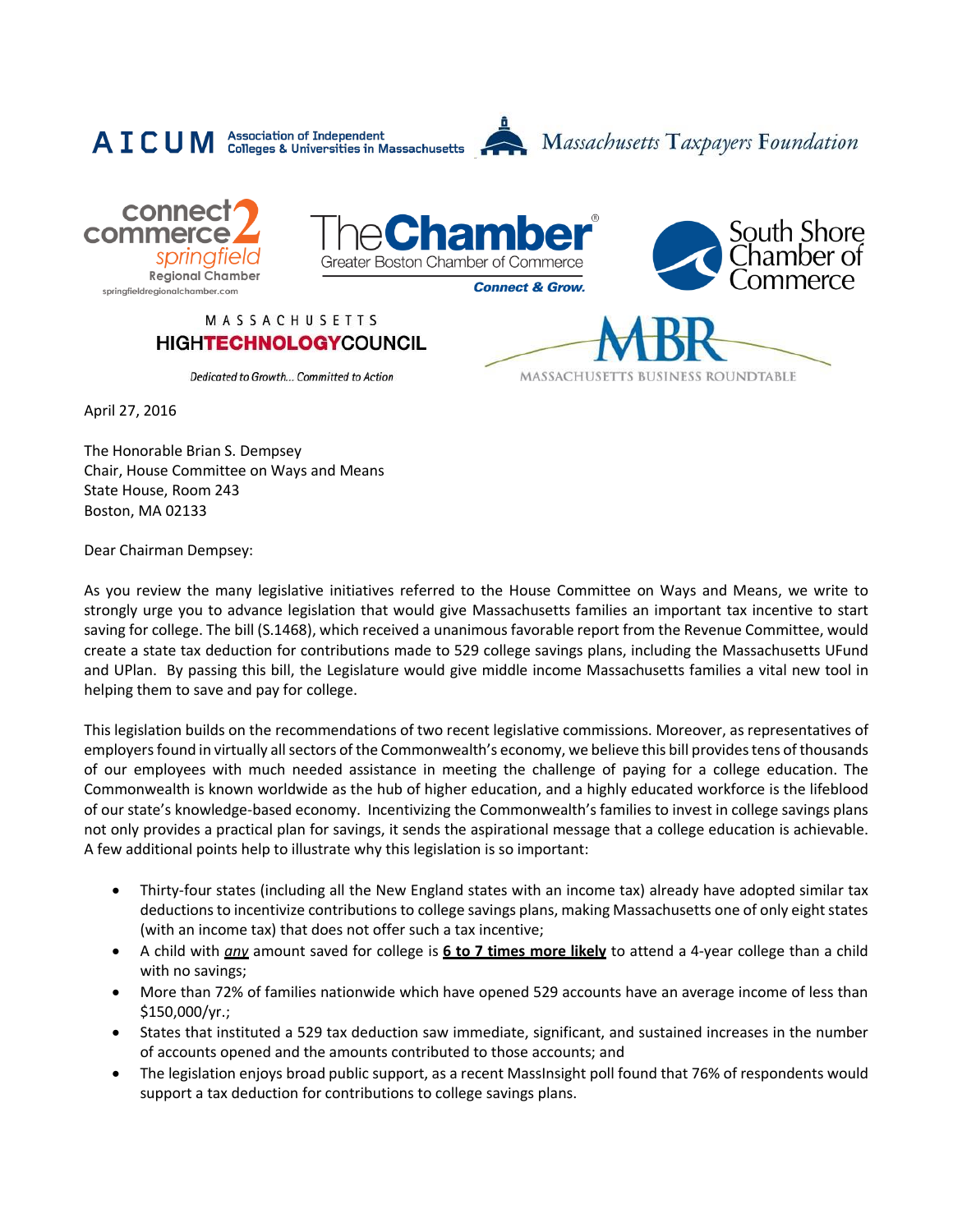Further, it is critical to note that the bill, as redrafted by the Revenue Committee, now is essentially **revenue neutral**. The Department of Revenue has confirmed that the savings realized by limiting an existing college tuition tax deduction<sup>1</sup> to Massachusetts residents would cover a significant portion of the costs to implement a 529 tax deduction. This proposal will help all middle-class families, regardless of whether they choose to attend a public or private college. Every dollar invested in a 529 account is one less dollar that a family must borrow to pay for college – which directly attacks the issue of student debt – and one more dollar that will be available to be invested back in the Massachusetts economy after graduation.

Finally, it is important to recognize that over time this proposal will bring significant private dollars to help pay for the public good of higher education, thereby relieving, in part, the state's future funding responsibility. It would also put the Commonwealth – and its students and families – on equal footing with states throughout New England and the Northeast which already have a state income tax deduction for 529 contributions.

Establishing this middle class tax incentive for Massachusetts families would provide a meaningful and tangible tool to help them navigate the challenges of paying for college. We strongly urge you and your colleagues on the House Committee on Ways and Means to advance this legislation as part of the economic development legislation that will debated by the full House later this spring.

Thank you for your attention and thoughtful consideration of this matter.

Sincerely yours,

Richard

Richard Doherty AICUM

Eileen Mc annung

Eileen McAnneny Massachusetts Taxpayers Foundation

James E. ?

James E. Rooney Greater Boston Chamber of Commerce

Peter Forma

Peter Forman South Shore Chamber of Commerce

Jeffrey Ciuffreda Springfield Regional Chamber

Jardn & Chable

JD Chesloff Massachusetts Business Roundtable

Christopher Anderson Massachusetts High Technology Council

1 See MGL c.62, § 3(B)(a)(1

 $\overline{\phantom{a}}$ 

Cc: The Honorable Robert A. DeLeo Speaker of the Massachusetts House of Representatives